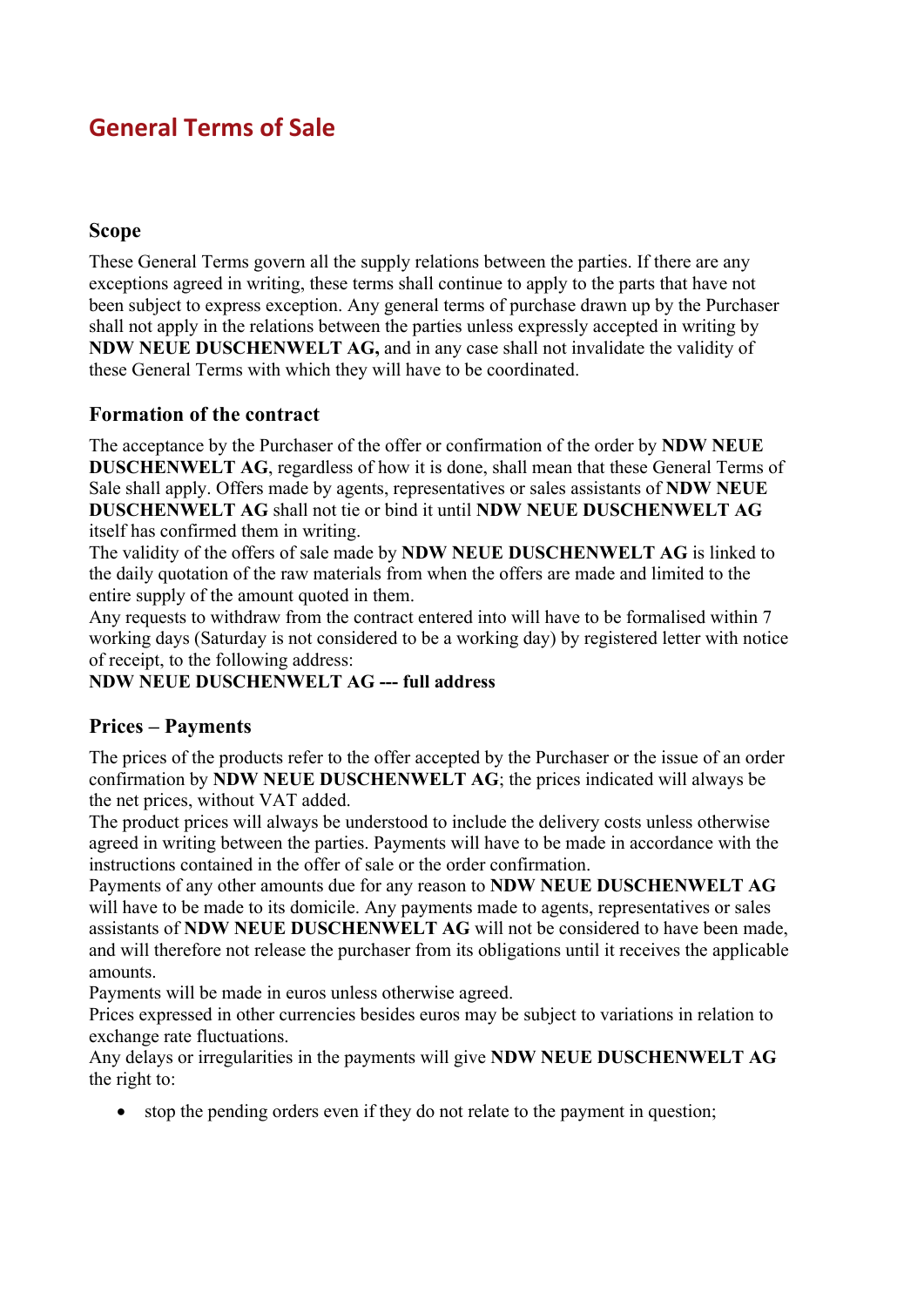- change the payment or discount mechanisms for subsequent orders, including by requiring upfront payments or issuing other guarantees;
- request, starting from the payment due date and without the need for a formal notice of default, default interest on the amount still due, at the rate provided for by prevailing laws for business transactions (Legislative Decree 231/2002 as amended), subject, in any case, to **NDW NEUE DUSCHENWELT AG's** right to request compensation for any greater loss suffered.

In addition, in said cases, any amounts due for any reason to **……….** shall become immediately payable. The Purchaser will have to make full payment for the products even if objections, disputes or conflicts should arise that will only be settled after payment of the amounts due.

#### **Retention of title**

Our company shall retain ownership of the goods until the related invoice has been fully paid. The customer will do everything considered necessary to establish valid retention of title in favour of our company in its country in the most extensive form possible.

### **Delivery**

Unless otherwise agreed, the supply of Products will be delivered to the customer's address. If the Purchaser is not up to date with its payments for other goods supplied, the terms of delivery shall not take effect and **NDW NEUE DUSCHENWELT AG** may delay the deliveries up until the Purchaser has paid the amounts due. The Purchaser will allow **NDW NEUE DUSCHENWELT AG** the standard tolerance levels on the quantities delivered. If, for reasons that cannot be attributed to **NDW NEUE DUSCHENWELT AG,** the Purchaser does not take delivery of the products, **NDW NEUE DUSCHENWELT AG,**  subject to notifying the Purchaser, may store them and charge the Purchaser for all costs incurred.

### **Justifiable delays**

**NDW NEUE DUSCHENWELT AG** shall not be responsible for the failure to duly fulfil its contractual obligations to the extent that said non-compliance results, directly or directly, from:

- 1. reasons that cannot be attributed to it and/or reasons of force majeure;
- 2. actions (or omissions) of the *Purchaser* including the failure to send the information and the approvals needed to **NDW NEUE DUSCHENWELT AG** to continue with its work and the consequent supply of the products;
- 3. failure to comply with the payment terms by the Purchaser;
- 4. inability to obtain the materials, components or services needed to perform the work and supply the products. If any of the above-mentioned situations should occur, **NDW NEUE DUSCHENWELT AG** will notify the Purchaser and also inform it of what delays may be incurred and the new date of delivery. If the delay by **NDW NEUE DUSCHENWELT AG** was caused by actions or omissions of the Purchaser, or by specific work of other contracting parties or suppliers of the Purchaser, **NDW NEUE DUSCHENWELT AG** will also have the right to a fair review of the price.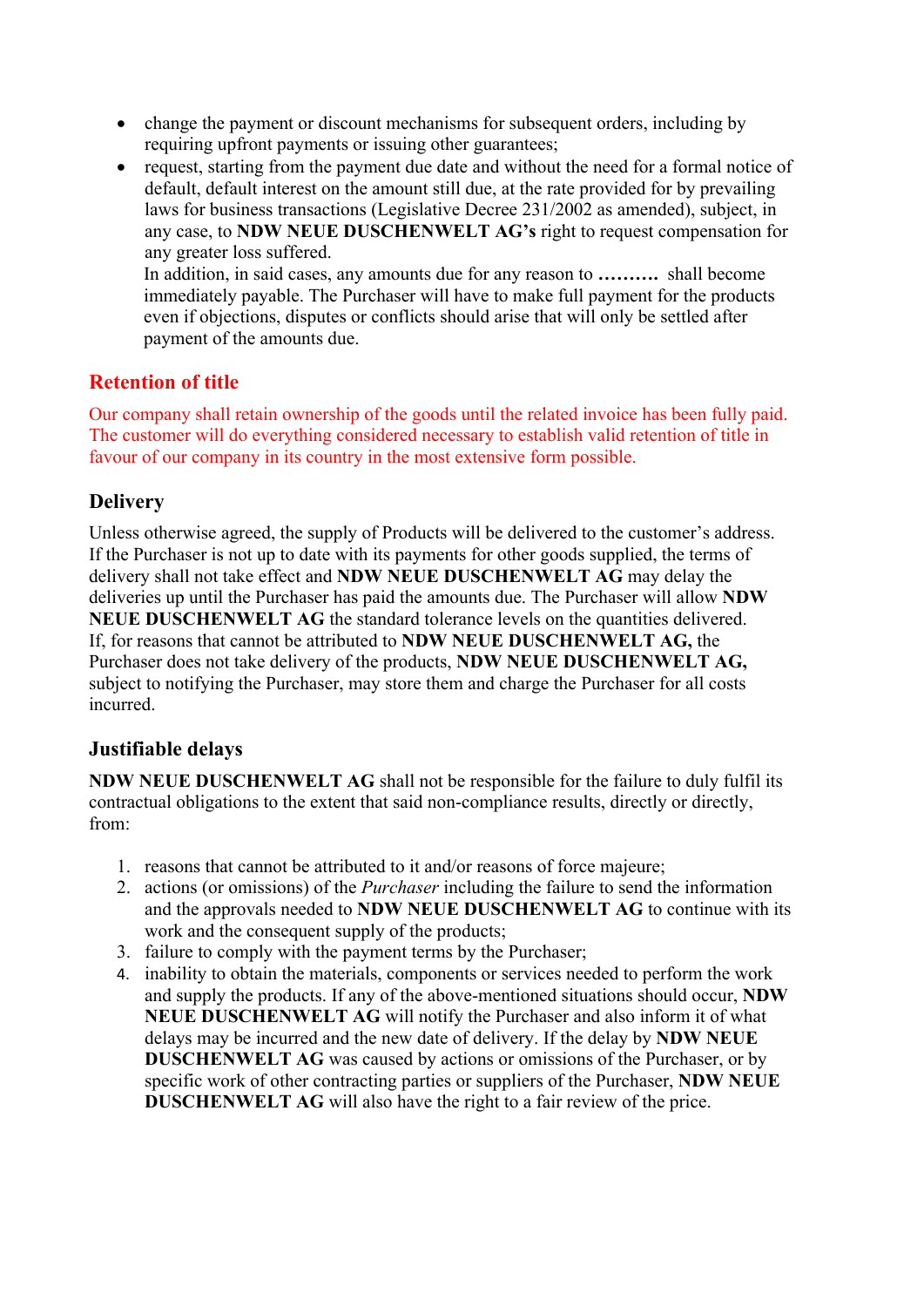#### **Technical standards and responsibilities**

The products supplied shall comply with the law and technical standards in effect in ...(Country)....therefore, the Purchaser will be responsible for checking any differences between the standards of the ..(Country)... and those of the country where the products are being sent, releasing **NDW NEUE DUSCHENWELT AG** from liability. **NDW NEUE DUSCHENWELT AG** guarantees the performance of the products it manufactures solely and exclusively in relation to uses, purposes, applications, tolerances etc. that it expressly indicates.

### **Moulds and equipment**

The customer, if required in the offer or the order confirmation, will have to give our company a "Contribution to feasibility study expenses" for:

- A) all expenses incurred by our Technical Department for the industrialisation of the products commissioned. A significant portion of said expenses is attributable to the feasibility study and the design of the equipment needed for production;
- B) the costs incurred by our company to guarantee the following services:

- use of the applicable equipment exclusively for the customer who made the contribution,

- keeping said equipment in working order and always ready for use through ordinary and extraordinary maintenance,

- gratuitous repair of the equipment if it breaks and/or wears out.

In any case, the equipment will be owned exclusively by us; if the customer wishes to purchase the exclusive ownership, we shall formulate the offer for sale.

### **Compensation for damages**

The liability of **NDW NEUE DUSCHENWELT AG,** whether arising from the performance or failure to perform the contract, the guarantee, unlawful actions or arising from objective responsibility, may never exceed the value of the product to which said liability is linked in any case. **NDW NEUE DUSCHENWELT AG** shall never be liable for loss of earnings or lost profit or for the non-use or maintenance downtime of the product or any related machinery, for complaints *by the Purchaser* and/or third parties related to said damages or for any other damage including indirect or consequential.

### **Confidentiality**

The Purchaser agrees to process the information / data / drawings / know how / documentation received and/or learned from **NDW NEUE DUSCHENWELT AG** as confidential, to limit the use of said confidential information / documents and related access to purposes related to the performance of the contract.